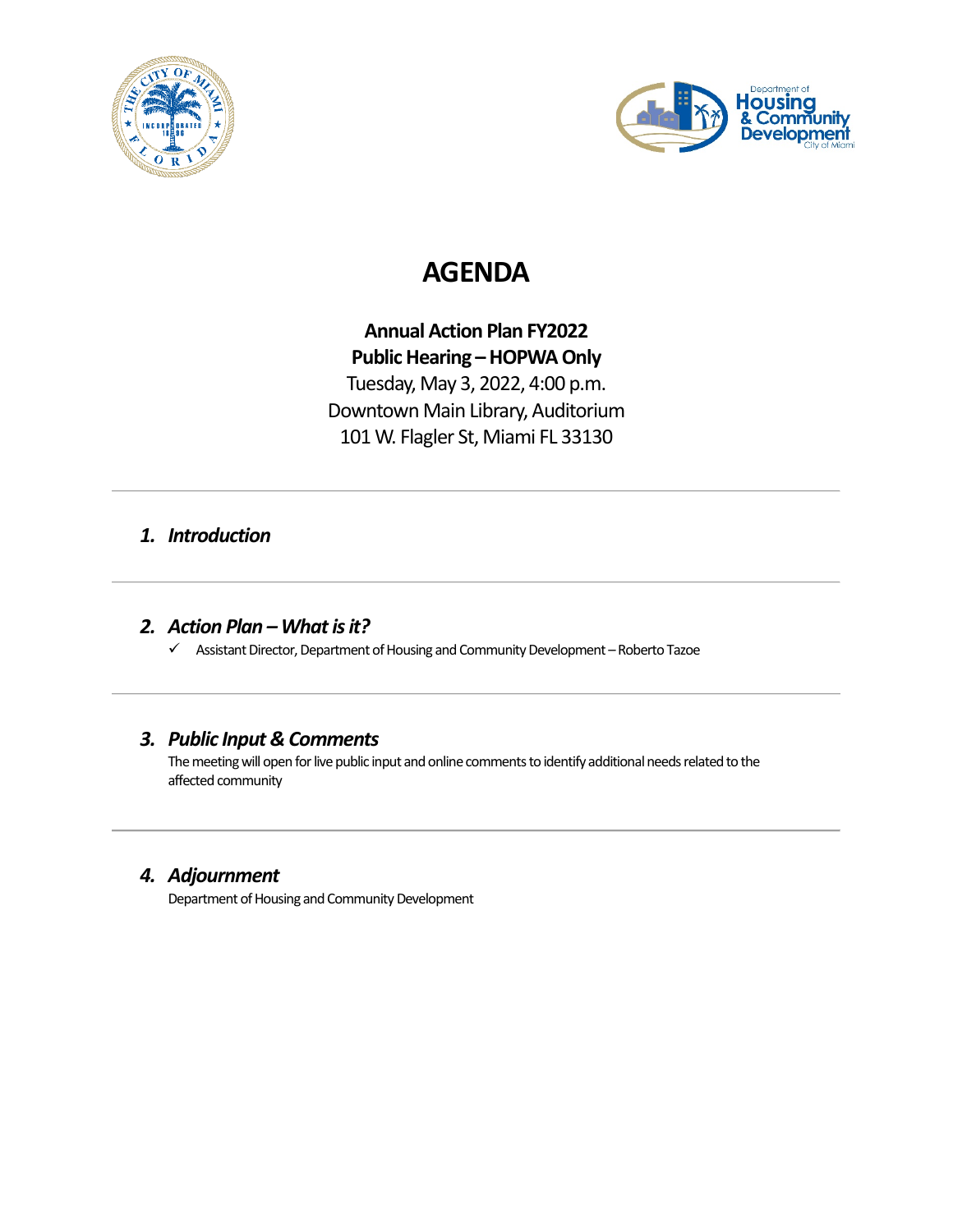#### **ABOUT HOUSING OPPORTUNITIES FOR PERSONS WITH AIDS (HOPWA)**

#### **WHAT IS HOPWA?**

The Housing Opportunities for Persons with AIDS (HOPWA) Program was established by the AIDS Housing Opportunity Act of 1990, and revised under the Housing and Community Development Act of 1992.

The HOPWA program provides states and localities with grant funds for housing assistance and related support services to low-income persons with acquired immunodeficiency syndrome (AIDS) and their families.

#### **WHAT ARE THE GOALS OF HOPWA?**

The goal of the HOPWA Program is to provide housing assistance to participants resulting in more stable housing arrangements, reducing the household's risks of homelessness, and improving the access to health care and other support for persons living with HIV/AIDS.

#### **WHO ADMINISTERS HOPWA?**

In accordance with federal regulations implementing the AIDS Housing Opportunity Act of 1990, the City of Miami (City) serves as the grantee for HOPWA funds as it is the municipality with the largest population in the Miami-Dade Eligible Metropolitan Division (EMD).

The HOPWA Program serves all residents of Miami-Dade County and is administered by the City of Miami's Community & Economic Development Department. The City works with all levels of government, service providers, consumers and the private sector in developing resources and services, particularly housing and social services for persons living with HIV/AIDS.

#### **WHO IS INVOLVED WITH PLANNING FOR THE USE OF HOPWA?**

The Miami-Dade HIV/AIDS Partnership, through its Housing Committee, serves in an advisory capacity to the Department of Housing and Community Development and City Commission with regard to HOPWA formula grant funds awarded to the City on behalf of the Miami-Dade EMD.

Specifically, the City of Miami looks to the Partnership's Housing Committee for community input and advice concerning resource allocation, HOPWA program policies, and coordination of efforts to address housing needs with care and treatment services and activities directed at persons living with HIV/AIDS. The City of Miami is formally represented on the Partnership and its Housing Committee.

#### **HOW ARE HOPWA FUNDS CURRENTLY USED LOCALLY?**

Currently local HOPWA funds are directed towards Tenant-Based Rental Assistance (TBRA), Housing Specialist support services for TBRA participants, Short-Term Rental, Mortgage, and Utility assistance (STRMU), project-based operating assistance and, when funds allow, capital funding for rehabilitation or new construction (new construction limited to single-room occupancy units and community residences). All TBRA participants receive the support of Housing Specialists.

Consistent with shifts in U.S. HUD policy and local policy recommended by the Housing Committee of the Miami-Dade HIV/AIDS Partnership and adopted by the City of Miami, HOPWA funds are directed only towards housing and housing-related services due to the limited resources available to meet the housing needs of persons living with HIV/AIDS in the Miami-Dade EMD.

#### **WHO IS ELIGIBLE FOR HOPWA ASSISTANCE?**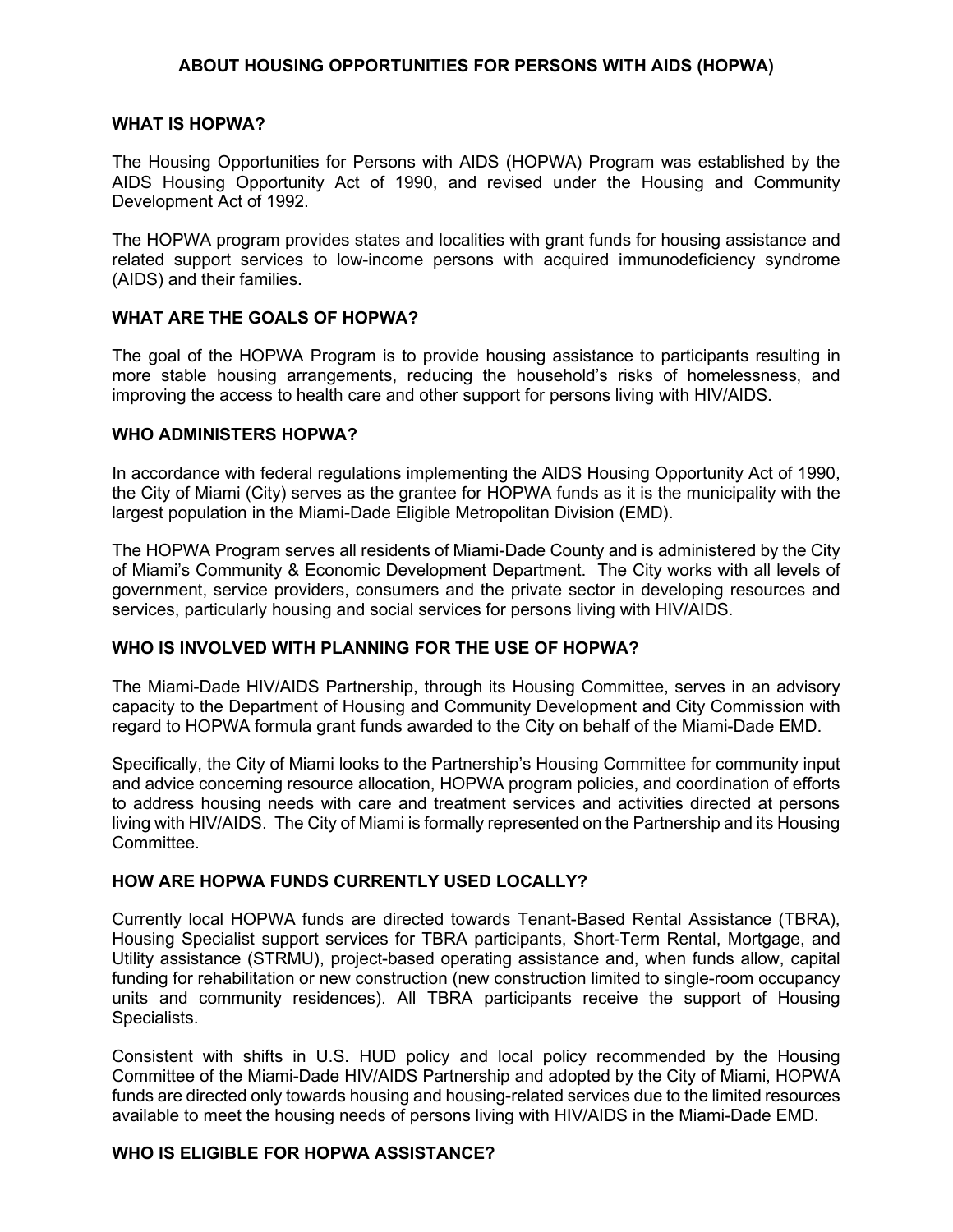Low-income persons with an AIDS diagnosis are eligible for assistance under HOPWA TBRA program. Low-income persons with an HIV or AIDS diagnosis are eligible for STRMU assistance. Low-income means that the combined annual income of all household members is 80% or less of median income as established by US HUD.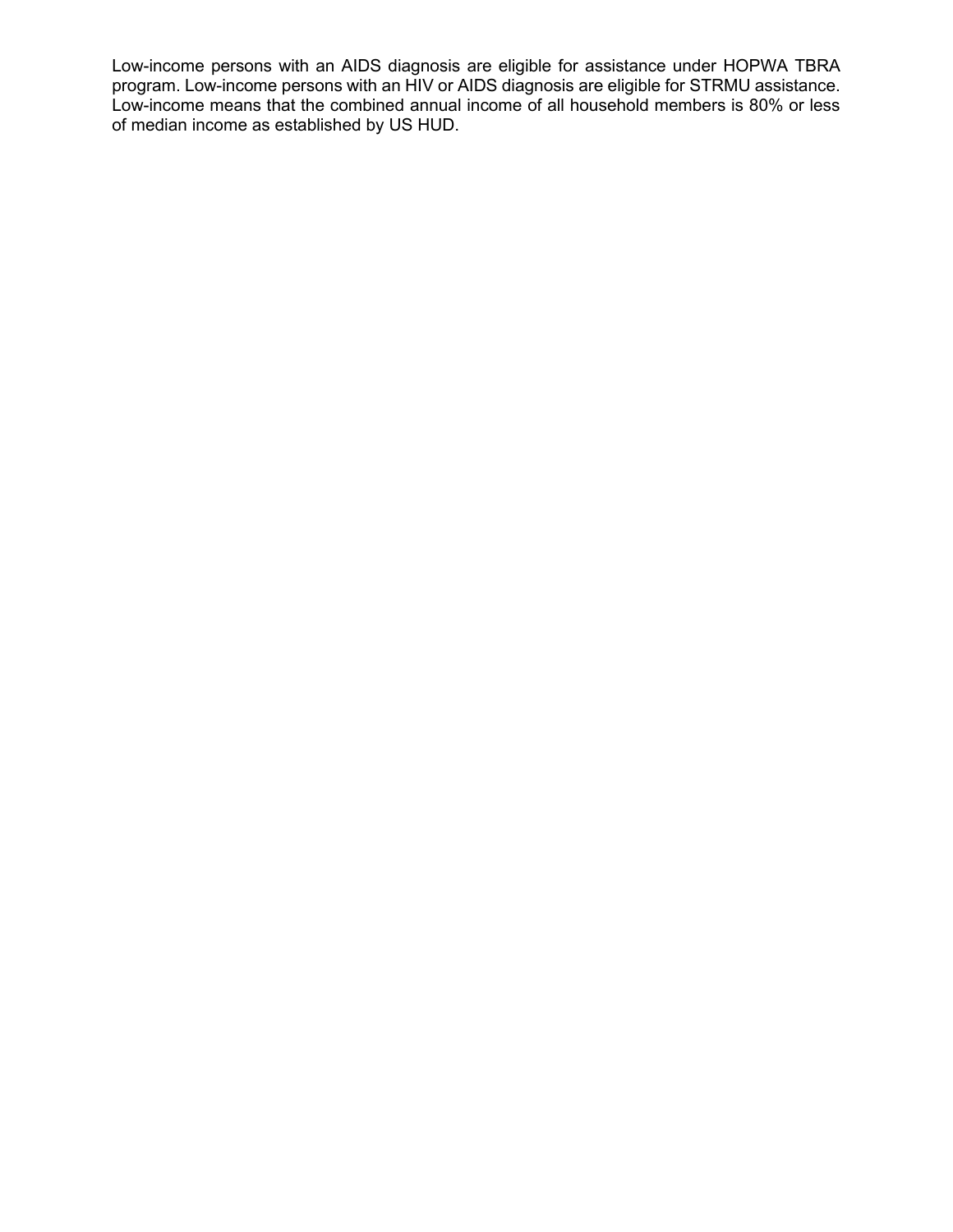### **HOPWA Long-Term Tenant-Based Rental Assistance**

#### **Assistance Available**

The HOPWA TBRA Program provides long-term rental subsidy assistance to low-income persons with an AIDS diagnosis and their families. The goal of the TBRA Program is to assist program participants in achieving and maintaining housing stability so as to avoid homelessness and improve their access to, and engagement in, HIV/AIDS treatment and care.

#### **Form of Assistance**

Program participants must pay a portion of the rent, usually 30% of their monthly adjusted household income. The TBRA Program pays the difference. Program participants select their own market rental housing (similar to the Section 8 Housing Choice Program), however, the unit must pass a housing quality standards inspection and the asking rent cannot exceed the HOPWA rent standard for Miami-Dade County based on the annual Miami-Dade Fair Market Rents published by U.S. HUD. Participants' income eligibility must be recertified annually and the rental units must pass re-inspection each year.

TBRA Program participants also receive the support of Housing Specialists who manage participants' housing assistance and serve as liaisons between the participant and landlord. Housing Specialists also serve as liaison between the participant and Ryan White (or other social service) case management to ensure that the participant receives the necessary services to maintain independent living, remains engaged in health care and treatment and has access to other support services.

*Community-based agencies currently providing housing specialist support to TBRA clients are:*

- ◆ Empower "U", Inc.
- Center of Information & Orientation, Inc.
- Care Resource
- Spanish-American Basic Education & Rehabilitation, Inc. (SABER)
- Sunshine for All, Inc.

#### **Who is Eligible?**

You are eligible if:

- 1. you are a full-time resident of Miami-Dade County or will be taking full-time residence in Miami-Dade County;
- 2. you have received a medical diagnosis of AIDS, as defined by the Centers for Disease Control (CDC). In the case of a family unit applying for HOPWA assistance, one (1) or more of the family members (regardless of age) must have AIDS.
- 3. your income, or in the case of a family, your family's income, does not exceed 80 percent of the medium income for the Miami-Dade EMSA. In calculating income, the HOPWA Program counts the income of **all** family members.
- 4. You may apply as an individual or as a family. A family is a household composed of two (2) or more related persons with at least one person diagnosed with AIDS. Persons in a family may be related by ties of blood, marriage, or other legal sanctions or deemed to be important to the care or well-being of the household member with AIDS.

#### **Annual Re-Certification Required**

The HOPWA TBRA Program provides on-going long-term rental assistance, subject to continued eligibility and the availability of HOPWA funds. Participating households must be recertified at least annually to verify continued income eligibility. Subsidized housing units also must be reinspected annually.

#### **Questions**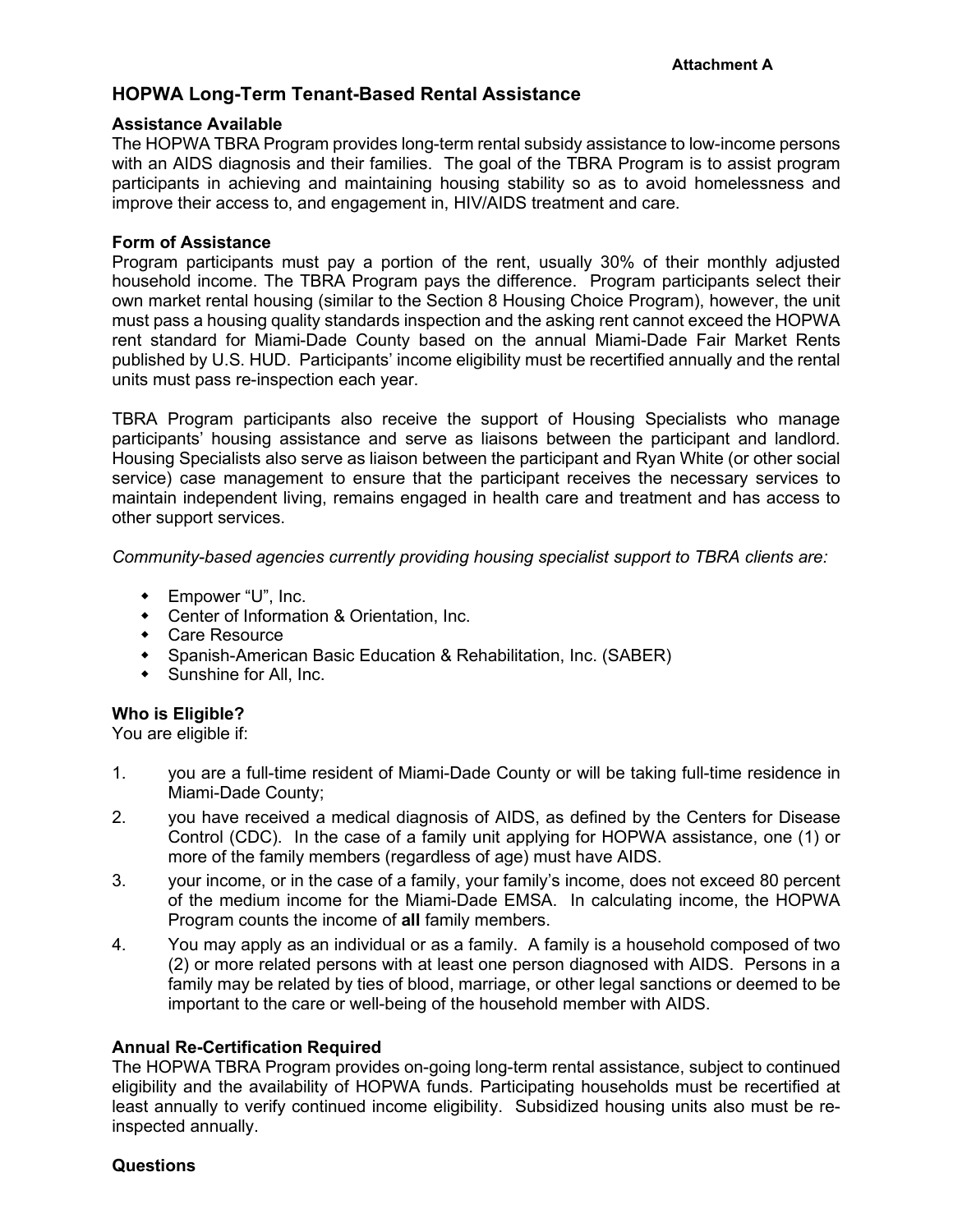## **HOPWA Short-Term Rental, Mortgage, and Utility Assistance**

#### **Assistance Available**

This is time-limited, need-based housing assistance to prevent homelessness and increase housing stability of individuals experiencing a financial crisis as a result of issues arising from their HIV or AIDS condition. STRMU assistance is only available to persons with a current place of residence, evidenced by a lease or a mortgage upon which they are named. Assisted individuals are expected to achieve housing stability at the end of the housing assistance. Assistance may be provided to an eligible person for a period of up to, but no more than, 21 weeks in any 52-week period.

#### **Form of Assistance**

The STRMU program provides rental, mortgage, and/or utility (except telephone) assistance. STRMU cannot be used to pay for deposits and/or first month rent. For more information on this program or to set up an eligibility determination appointment, please contact Care Resource at 305-576-1234.

## **HOPWA Project-Based Housing**

#### **Assistance Available**

The Project Based HOPWA Housing Assistance Program offers low income persons with AIDS the opportunity to occupy efficiencies, one-bedroom, two-bedroom, or three-bedroom housing units that are operated by community-based agencies or low income housing developers under City of Miami HOPWA contract. Applicants should take note that any rental subsidy assistance that may be attached to one of these project-based units remains with the unit, not the tenant, in the event that the tenant later vacates, or is evicted from, a HOPWA project-based unit.

Project-based housing units are located on Miami Beach and in central Miami-Dade County.

#### **Who is Eligible?**

You are eligible if:

- 1. you are a full-time resident of Miami-Dade County or will be taking full-time residence in Miami-Dade County;
- 2. you have received a medical diagnosis of AIDS, as defined by the Centers for Disease Control (CDC). In the case of a family unit applying for HOPWA assistance, one (1) or more of the family members (regardless of age) must have AIDS.
- 3. your income, or in the case of a family, your family's income, does not exceed 80 percent of the medium income for Miami-Dade. In calculating income, the HOPWA Program counts the income of all family members.
- 4. You may apply as an individual or as a family. A family is a household composed of two (2) or more related persons with at least one person diagnosed with AIDS. Persons in a family may be related by ties of blood, marriage, or other legal sanctions or deemed to be important to the care or well-being of the household member with AIDS. Please note that each project-based unit is subject to an occupancy limit.

#### **Annual Re-Certification Required**

Project-based housing client households must be recertified at least annually to verify continued income eligibility. These project-based housing units also are subject to annual housing quality inspection by the City of Miami HOPWA Program.